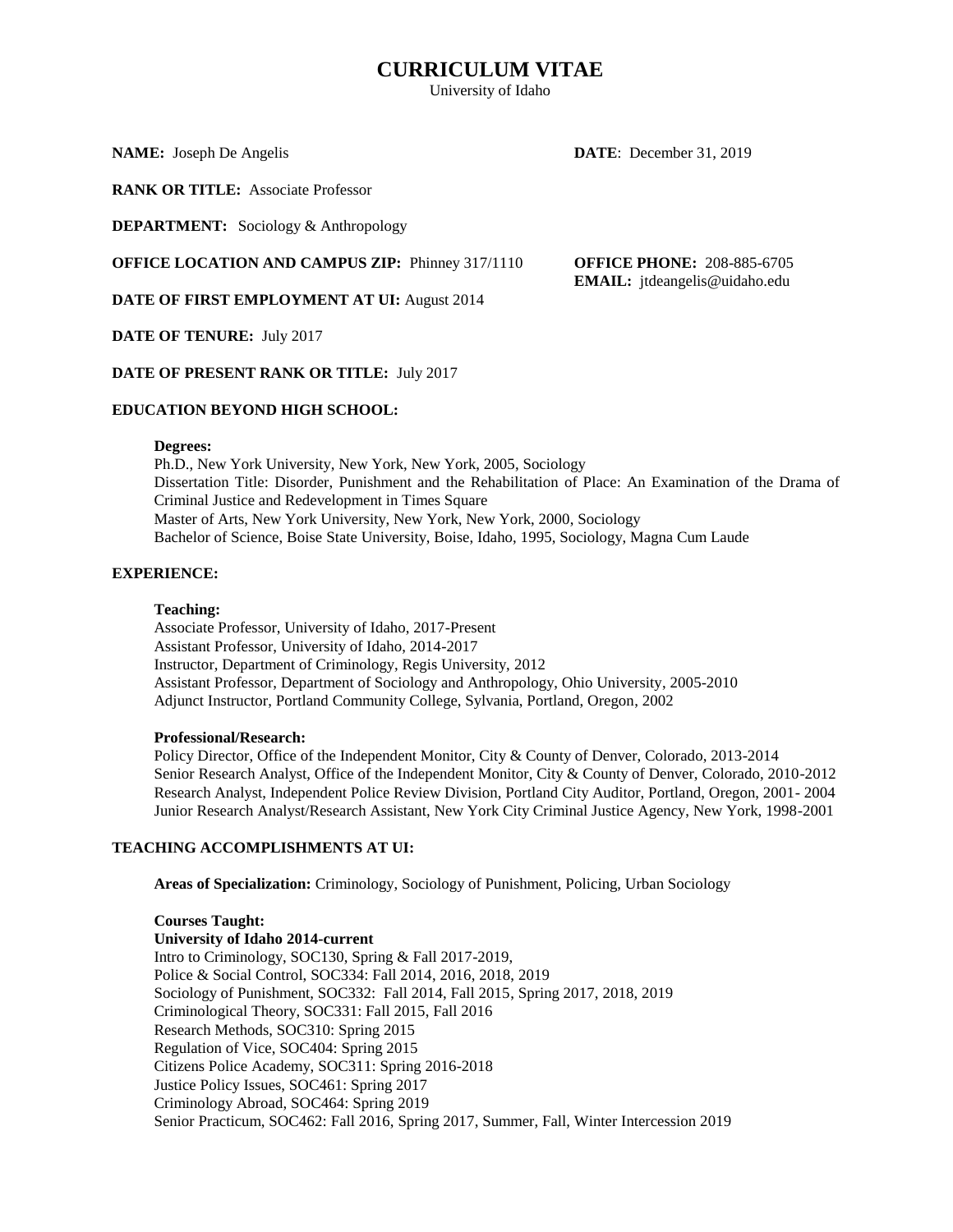### **Regis University (2012)**

Graduate Research Methods & Analysis, MSCR694: Session 1, Fall 2012 M.A. Capstone, MSCR696: Session 2, Fall 2012 (Two Sections)

### **Ohio University (2005-2010)**

Sociology of Policing, 9 courses Social Problems, SOC201: Fall 2005, Spring & Fall 2006, Spring & Fall 2007, Winter & Fall 2008, Fall 2009 Urban Sociology, SOC424/524: Winter 2006, Spring 2007 Criminological Theory, SOC603: Fall 2008 Senior Capstone, SOC495: Winter 2009 Regulation of Vice, SOC406a: Spring 2010 Honors Tutorial and Independent Study Topics Offered 2005-2010: Sociology of punishment, sociology of law, police deviance, criminal justice institutions, multivariate statistical methods, and survey methods.

# **University of Idaho Students Advised:**

UI Undergraduate Students: 2015 (Fall): 28 2016 (Spring): 27 2016 (Fall): 34 2017 (Spring): 38 2017 (Fall): 36 2018 (Spring): 48 2018 (Fall): 45 2019 (Spring): 41 2019 (Fall): 33

### **Graduate Committee Member while at UI:**

Anthony Saia (M.A., History, Defended 2015) Mark Crowell (Ph.D., University of Waterloo, Canada, Sociology & Legal Studies, 2016) Diane Gillespie (M.A., Anthropology, 2016-2017) Lanny McAden (M.A., University of Idaho, Geography, On-going, 2016-2019)

### **Honors and Awards while at UI:**

Outstanding Mentor, 2015 UI Alumni Award for Excellence (Nominated by Brianna Larson)

# **SCHOLARSHIP ACCOMPLISHMENTS:**

### **Peer Reviewed/Evaluated Journal Articles**

- De Angelis, J., Benz, T., & Gillham, P. (2017). Collective security, fear of crime, and support for concealed firearms on a university campus in the western United States. *Criminal Justice Review*, *42*(1), 77-94. DOI: 10.1177/0734016816686660
- De Angelis, J. & Wolf, B. (2016). Perceived accountability and public attitudes toward local police. *Criminal Justice Studies*, 29(3), 232-252. DOI: [10.1080/1478601X.2016.1158177](https://doi.org/10.1080/1478601X.2016.1158177)
- De Angelis, J. (2016). What do citizens think about police accountability measures? Lessons from community attitudinal surveys. *Criminal Justice Policy Review*, *27*(5), 520-536. DOI: 10.1177/0887403415596773
- Schaible, L., Angelis, J. D., Wolf, B., & Rosenthal, R. (2013). Denver's citizen/police complaint mediation program: Officer and complainant satisfaction. *Criminal Justice Policy Review*, *24*(5), 626-650. DOI: 10.1177/0887403412455327

De Angelis, J., & Wolf, B. (2013). Tasers and community controversy: Investigating training officer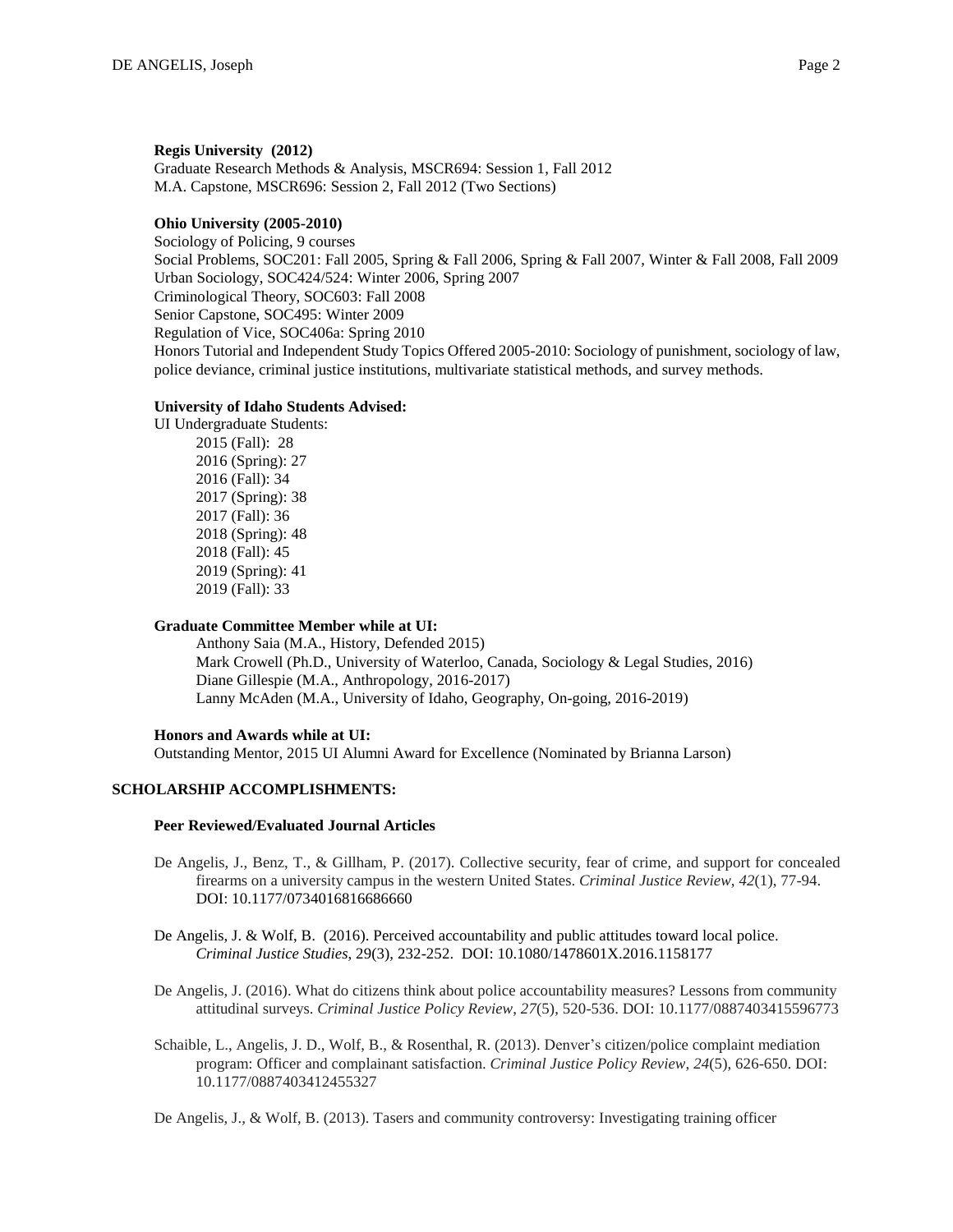- Wolf, B., & De Angelis, J. (2011). Tasers, accountability, and less lethal force: Keying in on the contentious construction of police electroshock weapons. *International Journal of Criminology and Sociological Theory*, *4*(2), 657-673. https://ijcst.journals.yorku.ca/index.php/ijcst/article/view/32520/29589
- Wehrman, M. M., & De Angelis, J. (2011). Citizen willingness to participate in police-community partnerships: Exploring the influence of race and neighborhood context. *Police quarterly*, *14*(1), 48-69. DOI: 10.1177/1098611110393134
- De Angelis, J., & Kupchik, A. (2009). Ethnicity, trust, and acceptance of authority among police officers. *Journal of Criminal Justice*, *37*(3), 273-279. DOI:10.1016/j.jcrimjus.2009.04.007
- De Angelis, J. (2009). Assessing the impact of oversight and procedural justice on the attitudes of individuals who file police complaints. *Police quarterly*, *12*(2), 214-236. DOI: 10.1177/1098611109332425
- Castellano, U., DeAngelis, J., & Clark-Ibáñez, M. (2008). Cultivating a sociological perspective using nontraditional texts. *Teaching Sociology*, *36*(3), 240-253. DOI: 10.1177/0092055X0803600304
- De Angelis, J., & Kupchik, A. (2007). Citizen oversight, procedural justice, and officer perceptions of the complaint investigation process. *Policing: An International Journal of Police Strategies & Management*, *30*(4), 651-671. DOI: 10.1108/13639510710833929

# **Refereed/Adjudicated Publications**

- De Angelis, J., Rosenthal, R. and Buchner, B. 2016. *Civilian Oversight of Law Enforcement: Assessing the Evidence*. U.S. Department of Justice, Office of Justice Programs Diagnostic Center. NCJ Number: 250287 \*Full text and summary version are available here: [https://www.nacole.org/reports\\_publications](https://www.nacole.org/reports_publications)
- Kupchik, A., De Angelis, J., and Bracy, N. (2012). "Order in the Court: Using Ethnomethodology in Juvenile Justice Settings." In D. Gadd, S. Karstedt, & S. Messner (eds.), *Handbook of Criminological Research Methods,* pp. 324-335. Thousand Oaks: Sage Publications. DOI: 10.4135/9781446268285.n22

### **Other Invited Publications (Book Reviews, Essays, Newsletters, Blogs, and Other Media)**

- De Angelis, J. (2015). "How systematic surveys can help cities to better understand community perceptions of police accountability." *London School of Economics, American Politics and Policy Blog*. http://blogs.lse.ac.uk/usappblog/2015/10/12/how-systematic-surveys-can-help-cities-to-betterunderstand-community-perceptions-of-police-accountability/
- De Angelis, J. (2015). "Police Accountability and the Value of Community Attitudinal Surveys." *NACOLE Review* Summer, 9 & 16. Available at: [https://d3n8a8pro7vhmx.cloudfront.net/nacole/pages/114/attachments/original/1458127835/NACOLE-](https://d3n8a8pro7vhmx.cloudfront.net/nacole/pages/114/attachments/original/1458127835/NACOLE-2015-SUMMER.pdf?1458127835)[2015-SUMMER.pdf?1458127835](https://d3n8a8pro7vhmx.cloudfront.net/nacole/pages/114/attachments/original/1458127835/NACOLE-2015-SUMMER.pdf?1458127835)
- De Angelis, J. (2010). Review of Richard Gendron and G. William Domhoff's, The Leftmost City: Power and Progressive Politics in Santa Cruz. *Teaching Sociology* 38(2): 68-69. DOI: 10.1177/0092055X10364614
- De Angelis, J. (2007). "Casebooks, Social Context, and Criminal Procedure for Law Enforcement." *Criminal Justice Review* 32(4): 423-430. DOI: [10.1177/0734016807310671](https://doi.org/10.1177%2F0734016807310671)
- De Angelis, J. (2007). Review of Robert Agnew's, Pressured into Crime: An Overview of General Strain Theory. *Teaching Sociology* 35(3): 291-293. DOI: 10.1177/0092055X0703500317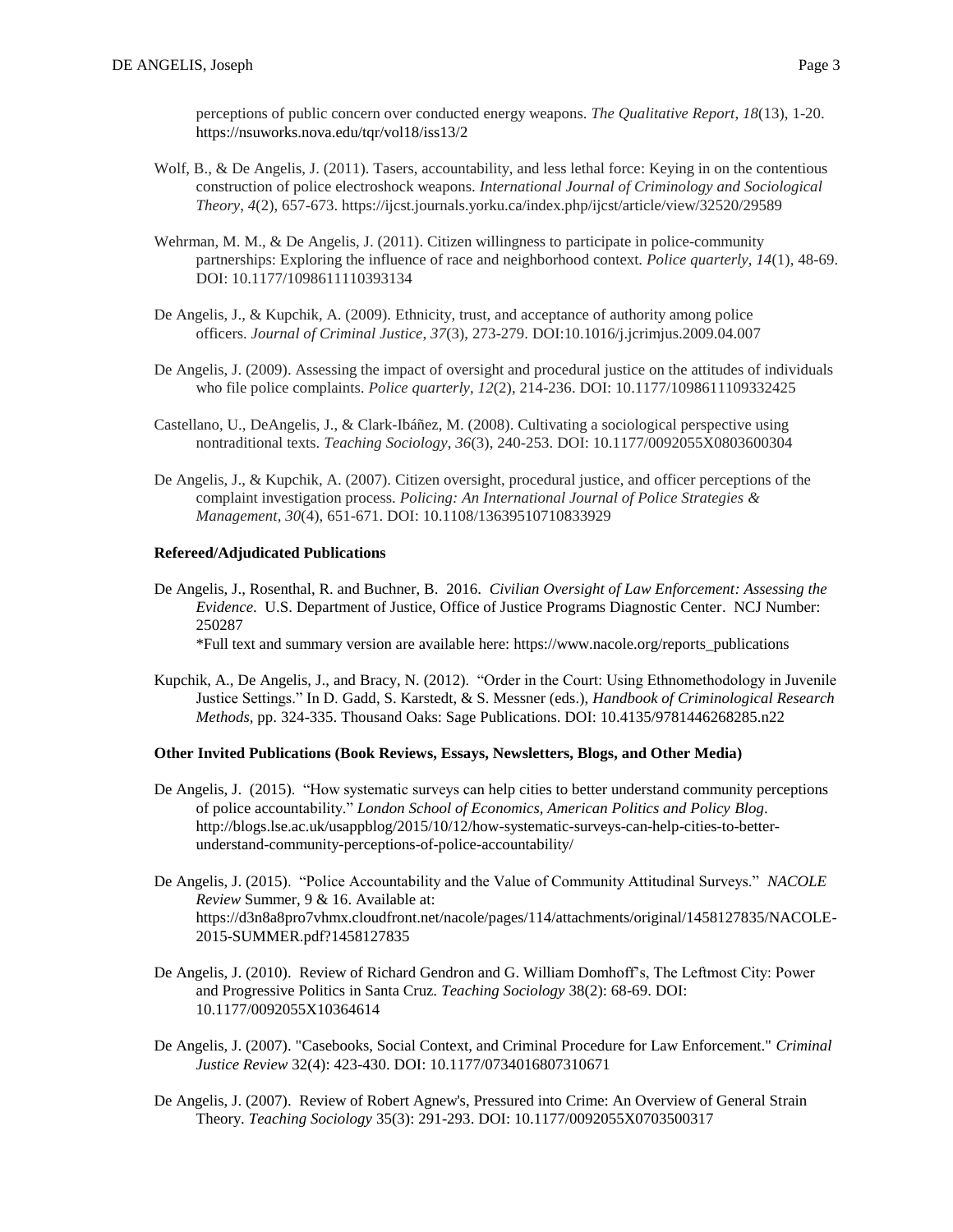- De Angelis, J. (2003). Review of Michael Welch's Punishment in America: Social Control and the Ironies of Imprisonment. *Punishment and Society: The International Journal of Penology* 5(1): 111-112. DOI: 10.1177/146247450300500109
- De Angelis, J. (2000). Review of Alex Lichtenstein's, Twice the Work of Free Labor. *Punishment and Society: The International Journal of Penology* 2(4): 483-485. DOI: 10.1177/1462474500002004010

#### **Other Non-Academic Agency Reports and Policy Evaluations**

- Mitchell, N., De Angelis, J., Sesay, A., Crittenden, G., Fehrman, N., Klein, D., Castellano, G. and Irlando, G. 2014. *2013 Annual Report*. Denver, CO: Office of the Independent Monitor.
- Mitchell, N., De Angelis, J., Fehrman, N. and Laskey, J.. 2013. "DSD Inmate Grievance Process." In N. Mitchell, J. De Angelis, A. Sesay, G. Crittenden, N. Fehrman, J. Laskey, G. Castellano, and G. Irlando. *2013 OIM Semi-Annual Report*, pgs. 5-33. Denver, CO: Office of the Independent Monitor.
- Mitchell, N., De Angelis, J., Sesay, A., Crittenden, G., Fehrman, N., Klein, D., Castellano, G., and Irlando, G. 2013. *2012 Annual Report*. Denver, CO: Office of the Independent Monitor.
- De Angelis, J., Crittenden, G., and Fehrman, N. 2012. *2011 Annual Report*. Denver, CO: Office of the Independent Monitor.
- Rosenthal, R. and J. De Angelis. 2011. 2*010 Annual Report*. Denver, CO: Office of the Independent Monitor.
- Rosenthal, R. and J. De Angelis. 2010-12. *OIM Quarterly Reports*. Denver, CO: Office of the Independent Monitor.
- De Angelis, J. 2008. *Assessing the Impact of the Office of the Independent Monitor on Citizen and Officer Satisfaction*. Denver, CO: Office of the Independent Monitor.
- De Angelis, J., and A. Kupchik. 2008. *Officer Satisfaction with the Denver Police Complaint Process: A Comparison of the Baseline and Post Implementation Surveys*. Denver, CO: Office of the Independent Monitor.
- De Angelis, J., and A. Kupchik. 2006. *Measuring Citizen and Officer Satisfaction with the Denver Police Complaint Process: Report on Baseline Results*. Denver, CO: Office of the Independent Monitor.
- Rosenthal, R. and De Angelis, J. 2004. *The City of Portland's Handling of Tort Claims Alleging Misconduct: A Need for Consistent Referrals to Internal Affairs*. Portland, Oregon: Independent Police Review Division, Office of the City Auditor.
- Rosenthal, R. and J. De Angelis, J., L. Stewart, M. Hess, and C. Kershner. 2004. *Independent Police Review Annual Report 2003*. Portland, Oregon: Independent Police Review Division, Office of the City Auditor.
- De Angelis, J., R. Ueland, and G. Blackmer. 2003. *Officer Use of the Hooper Sobering Program*. Portland, Oregon: Independent Police Review Division, Office of the City Auditor.
- Rosenthal, R., and J. De Angelis, L. Stewart, M. Hess, and C. Kershner. 2003. *Independent Police Review Annual Report 2002*. Portland, Oregon: Independent Police Review Division, Office of the City Auditor.
- De Angelis, J., R. Rosenthal, and C. Kershner. 2002-2003. *Independent Police Review Quarterly Reports*. Portland, Oregon: Independent Police Review Division, Office of the City Auditor.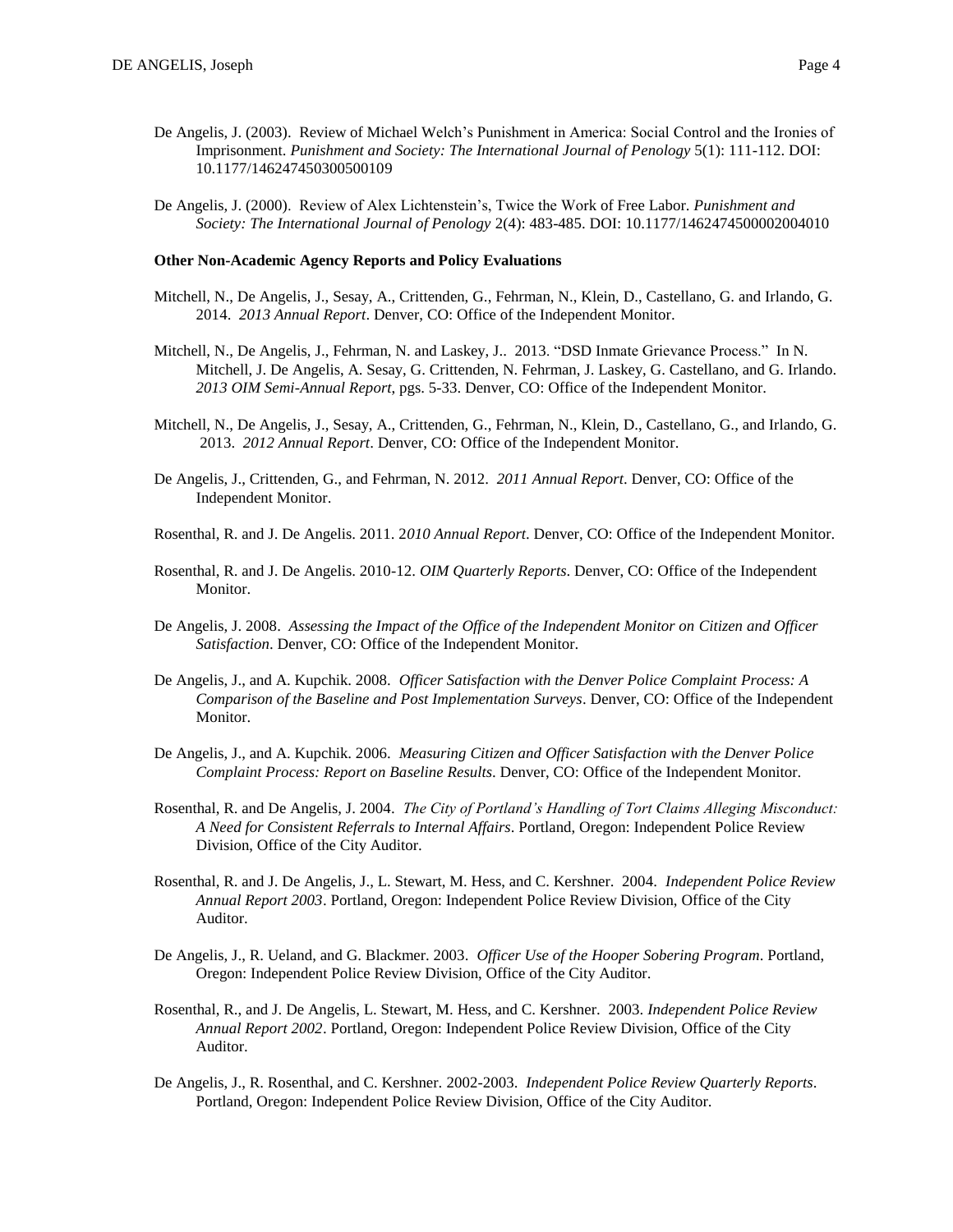### **Funded Grants and Contracts**

- De Angelis, J. (Principal) and R. Rosenthal (Co-Principal). 2015. *USDOJ Citizen Oversight of Police Technical Guide*. Subaward, National Association of Civilian Oversight of Law Enforcement and U.S. Department of Justice, Office of Justice Diagnostics. (\$12,000).
- Irlando, G. (Principal), N. Mitchell (Co-Principal), A. Sesay, J. De Angelis, and G. Castellano. 2014. *Office of the Independent Monitor Youth Outreach Project*, Justice Assistance Grant, State of Colorado. 2014. #2014-D3-14-003394. (\$60,000).
- De Angelis, J. (Principal), U. Castellano (Co-principal), and J. Gilliom. 2010. *Building the Center for Law, Justice and Culture: Creating a New Intellectual Community for Promoting Student and Faculty Research.* 1804 Fund, Ohio University. (\$12,000).
- Wolf, B. (Principal) and J. De Angelis (Co-Principal). 2009. *Police Use-of-Force and Tasers: Exploring Recent Developments in Adoption, Policy, Training, and Accountability*. URO Seed Grant, University of Idaho. (\$10, 900).
- De Angelis, J. (Principal) and A. Kupchik. 2006. *Exploring the Influence of Police Oversight on the Attitudes of Community Members and Police Officers*. Office of the Independent Monitor, City of Denver, Colorado, (\$4,500).

#### **Non-Funded Grant Proposals**

- Hodwitz, O., Levan, K, De Angelis, J., Wolf, B., and Stevens, P. Not funded. *Rural Jails Research and Policy Network.* Vera Institute of Justice. (\$193,408).
- De Angelis, J (Subaward Lead Investigator). Not funded. *21st Century Policing Implementation Projects Response to COPS-CPD-2016-3*. U.S. Department of Justice, Community Oriented Policing Services. Subaward, J. Coldren (Principle Investigator) and D. Rodriguez, and B. Buchner. CNA Institute for Public Research. (\$99,739).
- De Angelis, J (Subaward Lead Investigator). Not funded. *Research and Evaluation in Support of the Recommendations of the President's Task Force on 21st Century Policing- Focus I: Building Trust & Legitimacy. Response to NIJ-2016-9395*. U.S. Department of Justice, National Institute of Justice. Subaward, J. Coldren (Principle Investigator) and D. Rodriguez, and B. Buchner. CNA Institute for Public Research. (\$99,006).

#### **Invited Scholarly Presentations**

- De Angelis, J. and T. Benz. "Community Stakeholder Attitudes Toward Concealed Firearms on Campus. Malcolm M. Renfrew Interdisciplinary Colloquium (University of Idaho Commons, Whitewater Room, November 8, 2016).
- Neuilly, M. and J. De Angelis. "Models of Police Oversight." Monthly Meeting of the Spokane County Sheriff's Citizen Advisory Board. (Spokane County Public Safety Building, October 12, 2015)
- De Angelis, J. "Exploring Keying Processes in the Competitive Construction of Police Electroshock Technology." New Directions Talk Series, Ohio University (May 29, 2009).
- De Angelis, J. "Influence of Oversight Professionalization on Officer Attitudes toward the Internal Investigations Process." Information and Public Policy Section of the Academy of Criminal Justice Sciences (Cincinnati, Ohio, March 14, 2008).
- De Angelis, J. "Emerging Trends in Citizen Oversight of Police." Plenary Session on Police Accountability in Chicago, Midwestern Criminal Justice Association Annual Meeting with the Illinois Academy of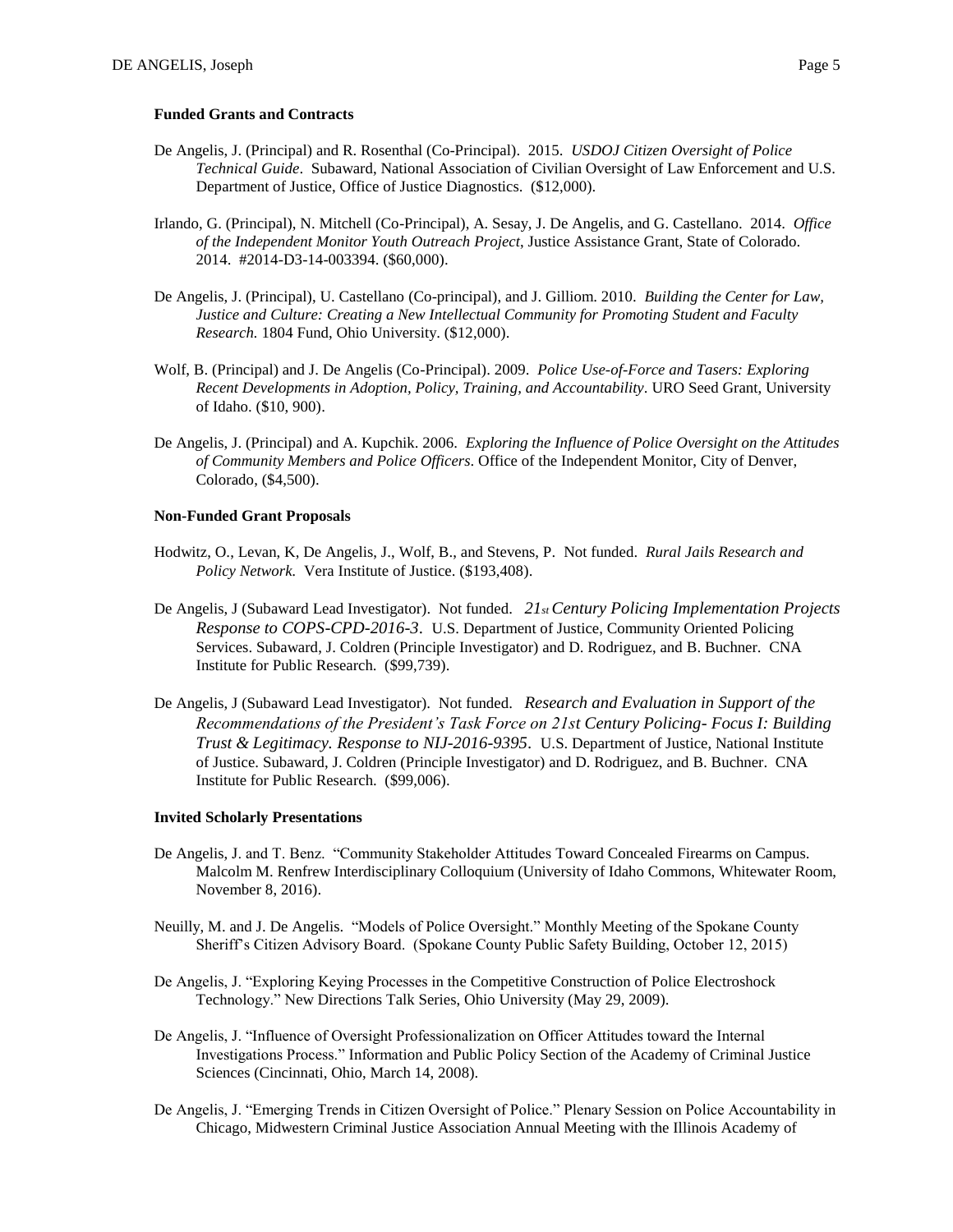Criminology, (Chicago, Illinois, September 27, 2007).

#### **Papers Presented at Scholarly Meetings**

- De Angelis, J., and Benz, T. "Campus Carry, Fear, and Academic Freedom: A Longitudinal Analysis." ASA Funded Research on the Impact of Campus Carry. Annual Meeting of the American Sociological Association (New York, NY: August, 13, 2019).
- De Angelis, J., Benz, T., and Wolf, B. "Exploring the Temporal Impact of Concealed Firearms on Faculty, Staff, and Student Perceptions of Safety." Western Society of Criminology Annual Meeting (Honolulu, HI: February 9, 2019).
- De Angelis, J. and Wolf, B. "Mass Shootings, Heroic Actors, and the Competitive Construction of Concealed Firearms on University Campuses." ISA World Congress of Sociology (Toronto, Canada: July 20, 2018).
- De Angelis, J., Banks, T, and Ahrens, T. "Stakeholder Perceptions of the Advantages, Disadvantages, and Crime Prevention Consequences of Concealed Firearms on Campus." Academy of Criminal Justice Sciences 2018 Annual Meeting (New Orleans, LA: February 15, 2018).
- De Angelis, J. "Exploring Structural and Process Independence in Civilian Oversight of Police." Pacific Sociological Association 2015 Annual Meeting (Portland, OR: April 9, 2017).
- De Angelis, J. Chair. "Policy Panel: Strengthening Law Enforcement through Police Oversight." American Society of Criminology Annual Meeting (New Orleans, LA: November 19, 2016)
- Wolf, B., De Angelis, J., Levan, K., and Whitley, C. "Investigating Discursive Shifts in the Social Construction of Private Prisons." American Society of Criminology Annual Meeting (New Orleans, LA: November 18, 2016)
- Pikes, Andrea, Waldorf, Nicole, and De Angelis, Joseph. "Exploring the Influence of Citizen Oversight on the Accessibility of Police Complaint Investigation Processes." American Society of Criminology Annual Meeting (New Orleans, LA: November 16, 2016)
- De Angelis, J, R. Rosenthal, B. Buchner, and A. Altenburg. "Restoring Public Trust in Law Enforcement through Civilian Oversight." Conference of the National Association of Civilian Oversight of Law Enforcement (Albuquerque, NM: September 29, 2016).
- De Angelis, J. and B. Wolf. "Accountability, the War on Terror, and U.S. Police Criminal Intelligence Units." International Sociological Association Forum of Sociology (Vienna, Austria: July 14, 2016).
- De Angelis, J., K. Symons, T. Benz, and P. Gillham. "Crime Deterrence, Political Ideology and Support for Concealed Weapons on College Campuses." Academy of Criminal Justice Sciences 2016 Annual Meeting (Denver, CO: March 30, 2016).
- De Angelis, J., T. Benz, and P. Gillham. "Fear of Crime, Trust in Police, and Support for Concealed Firearms on Campus." American Society of Criminology Annual Meeting (Washington, D.C.: November 21, 2015).
- Wolf, B and J. De Angelis. "Private Prisons and the Construction of Correctional Accountability." American Society of Criminology Annual Meeting (Washington, D.C.: November 18, 2015).
- De Angelis, J. and B. Wolf. "Neighborhood Context and Police Accountability Initiatives." Academy of Criminal Justice Sciences Annual Meeting (Orlando, FL: March 4, 2015).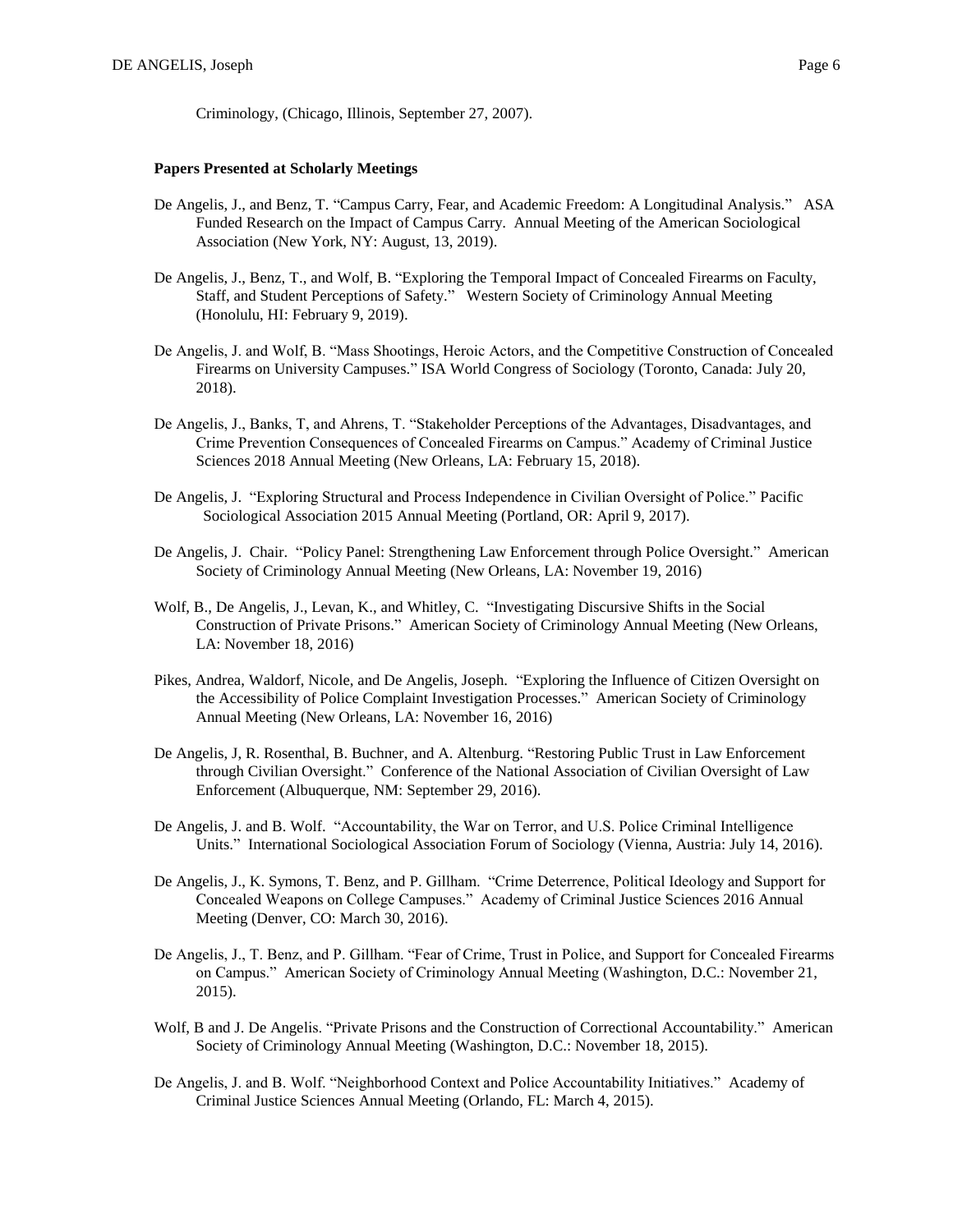- De Angelis, J. "What do Citizens think About Police Accountability Measures? Lessons from Community Attitudinal Surveys." National Conference on Police Accountability, co-sponsored by the Seattle University School of Law and the National Association of Civilian Oversight of Law Enforcement (NACOLE) (Seattle, WA: February 6, 2015).
- Mitchell, N., and J. De Angelis. "Citizen Oversight and Local Jails: Identifying Obstacles to Inmate Access to a Fair and Thorough Complaint Process." Conference of the National Association of Civilian Oversight of Law Enforcement (Kansas City, MO September 17, 2014).
- De Angelis, J, and B. Wolf. "Exploring the Predictors of Public Satisfaction with Police Accountability Initiatives." Pacific Sociological Association (Portland, OR March 28, 2014).
- De Angelis, J., L. Schaible, and B. Wolf. "Exploring the Link Between Police Accountability Initiatives and Trust in Government." Pacific Sociological Association (Reno, NV, March 23, 2013).
- Schaible, L., J. De Angelis, and B. Wolf. "The Impact of Perceived Handling of Misconduct on General Trust in Government." American Society of Criminology Annual Meeting (Chicago, IL, November 17, 2012).
- De Angelis, J. and B. Wolf. "Examining Individual and Group-Level Predictors of Public Satisfaction with Police Accountability Initiatives." Academy of Criminal Justice Sciences (New York, New York, March 15, 2012).
- Schaible, L., J. De Angelis, and R. Rosenthal. "Denver's Citizen/Police Complaint Mediation Program: Officer and Complainant Satisfaction." American Society of Criminology Annual Meeting (Washington, D.C., November 19, 2011).
- Wehrman, M. and J. De Angelis. "Citizen Willingness to Participate in Police-Community Partnerships: Exploring the Influence of Race and Neighborhood Context." Academy of Criminal Justice Sciences (San Diego, CA, February 27, 2010).
- De Angelis, J. and M. Wehrman. "Impact of Race, Class, and Neighborhood on Public Satisfaction with Efforts to Control Police Misconduct." American Society of Criminology Annual Meeting (Philadelphia, PA, November 6, 2009).
- De Angelis, J. "Exploring the Connection between Police Accountability Initiatives and Officer Job Satisfaction." American Society of Criminology Annual Meeting (St. Louis, MO, November 14, 2008).
- De Angelis, J. and B. Wolf (equal authorship). "Fear, Legitimacy Crises, and Invisible Violence: A Structural Analysis of the Proliferation of Police Energy Weapons." American Society of Criminology Annual Meeting (St. Louis, MO, November 13, 2008).
- Wolf, B. and J. De Angelis (equal authorship). "Tracing Out the Discursive Struggle over Tasers and the New Market in Police Energy Weapons." Pacific Sociological Association (Portland, Oregon, April 12, 2008).
- De Angelis, J. and A. Kupchik. "Complaint Investigations and Governing Legitimacy: The Effect of Citizen Oversight on Officer Attitudes." American Society of Criminology Annual Meeting (Atlanta, Georgia, November 17, 2007).
- De Angelis, J and A. Kupchik. "Procedural Justice and the Impact of Citizen Oversight on the Attitudes of Police Complainants in Two Western Cities." American Society of Criminology Annual Meeting (Los Angeles, CA, November 2, 2006).
- Castellano, U. and J. De Angelis "The Novel as Sociological Narrative: Using Nontraditional Texts in Introductory Courses." American Sociological Association (Montreal, Quebec, Canada. August, 14,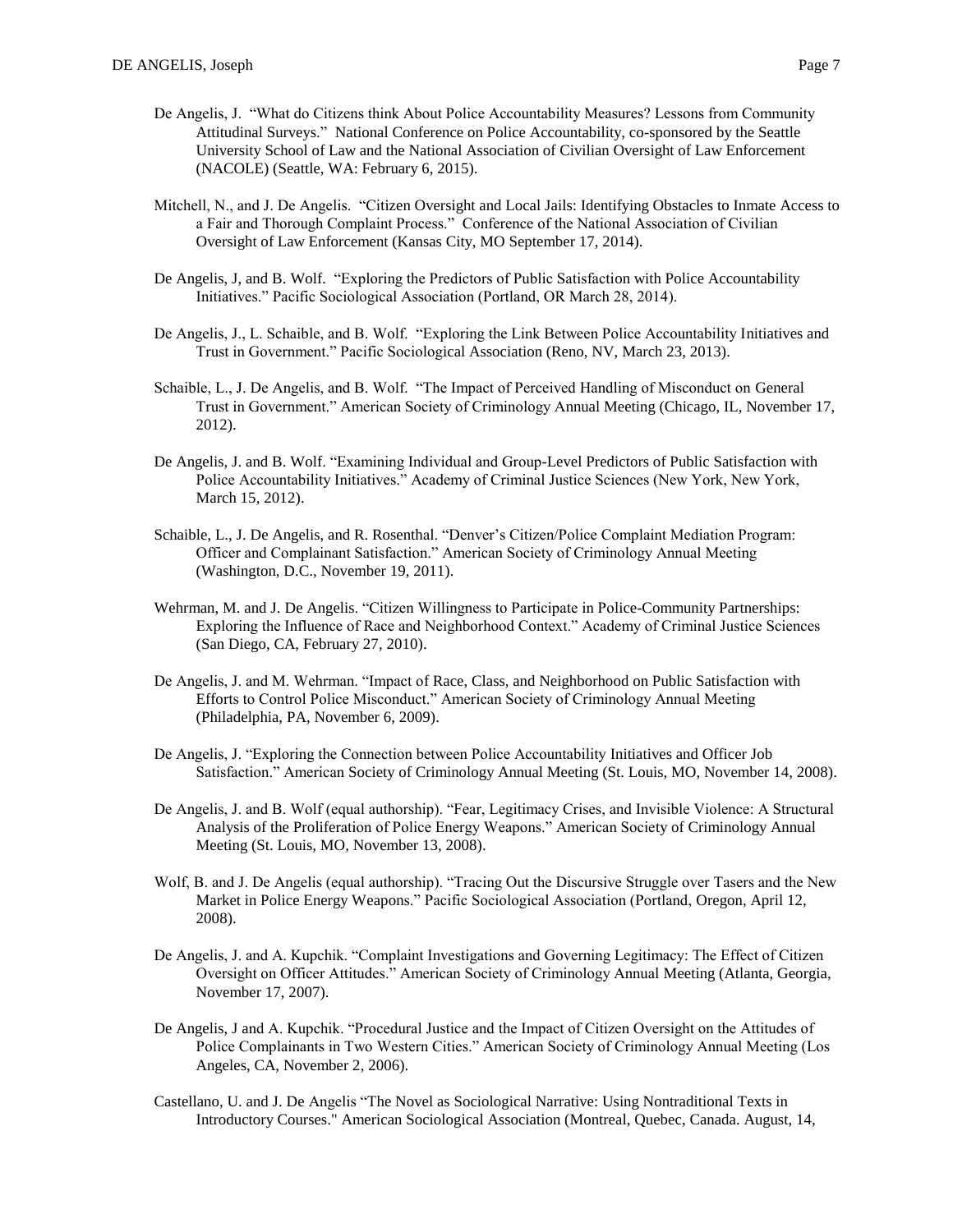2006).

- De Angelis, J. "The Impact of Citizen Oversight of Police on Perceptions of Legitimacy Among Police Complainants." American Society of Criminology Annual Meeting (Toronto, Ontario, Canada: November 18, 2005).
- De Angelis, J. "Community Courts and Redevelopment." Crime, Law and Deviance Workshop, New York University (December 2000).
- Peterson, R. and J. De Angelis. "Comparing the Processing of Domestic Violence Cases to Non-Domestic Violence Cases in New York City Criminal Courts." American Society of Criminology Annual Meeting (San Francisco, CA, November 2000).
- De Angelis, J. "Community, Disorder and the Contests of Place: An Examination of New York Cities Midtown Community Court and its Connection to the Discovery of Times Square." American Society of Criminology Annual Meeting (Toronto, Ontario, Canada, November 1999).
- De Angelis, J. "Advancing on the Margins: New York City's Midtown Community Court and the Struggle to Rehabilitate Perceptions of Criminal Justice Competence." American Society of Criminology Annual Meeting (Washington, D.C., November 1998).

### **SERVICE:**

#### **Major Committee Assignments:**

#### **University/Agency:**

Tools Ranking Taskforce (Fall 2019) Representative, Faculty Senate, University of Idaho (Three Year Term, Fall 2017 - Present) VandalStar Implementation Team, University of Idaho (Spring 2018 – Present) VandalStar Coordinator Hiring Committee (Fall 2019) ORED Jumpstart Reviewer (Spring 2019) Student Conduct Board, University of Idaho (Spring 2018 – Present) Student Appeals Committee, University of Idaho (Fall 2017) Expert Reviewer, University of Idaho McClure Center, Report on Crime and the Dairy Industry in Southern Idaho (Fall 2016) IRB Prisoner Representative, Office of Research Assurances, University of Idaho (2015-Present) Faculty Sabbatical and Leaves Committee, University of Idaho (2015-2017) Chair, Interagency Excited Delirium Workgroup, City of Denver, Colorado (2011-2012) Use-of-Force Task Force, Denver Sheriff Department, City of Denver, Colorado (2011-2012) Interim Director, Center for Law, Justice & Culture (2009-2010) Co-Chair, Sponsored Research Workgroup, Center for Law, Justice & Culture (2009-2010) Affiliated Faculty, Center for Law, Justice & Culture (2009-2010)

### **Department:**

Director, Online Learning, Department of Sociology & Anthropology (Summer 2017-Present) Chair, Distance Learning Committee, Department of Sociology (Fall 2019) Internship Coordinator, Sociology-Criminology Program (Fall 2016-2017, Summer 2019-present) Outreach Committee, University of Idaho (Fall 2018-Spring 2019) Website Committee, University of Idaho (Fall 2017-Spring 2018) Chair, Department Search Committee for Two Tenure Track Positions in Criminology, University of Idaho (Fall 2016) Department Student Opportunity Coordinator, University of Idaho (2015-2017) Representative, Department Search Committee for Two Tenure Track Positions in Criminology, University of Idaho (Spring 2014) Representative, Department Search Committee for Instructor Position in Criminology, University of Idaho